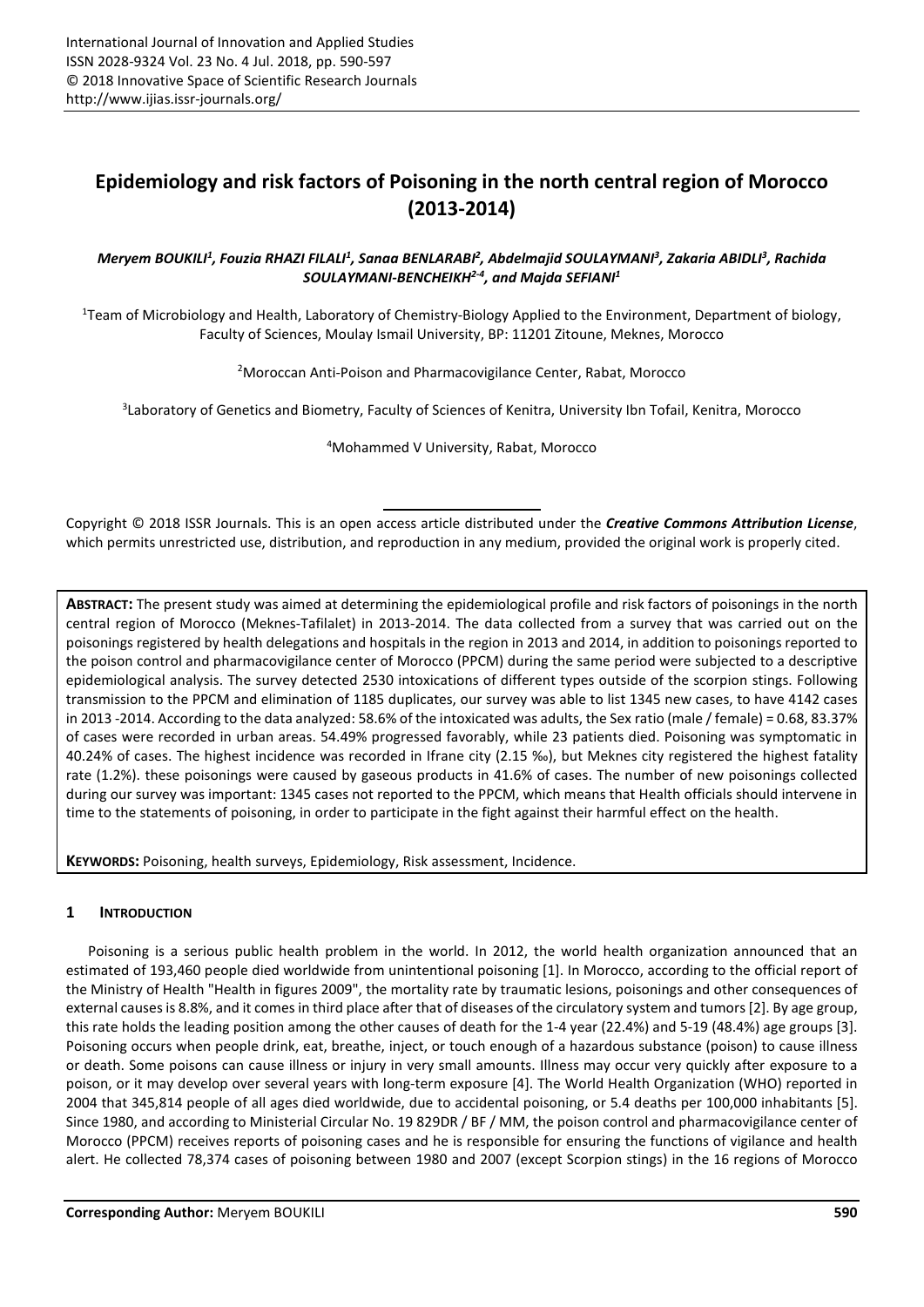(case-fatality rate = 15.34 ‰) and 9,525 cases in 2012 [7]. In 2013-2014, the PPCM was able to determine 11881 cases of poisoning in 2013 and 13057 in 2014, or 24938 cases in all country in this period [8], of which the region of north central (Meknes-Tafilalet) represents a percentage of 16.60%. According to this center, this region occupied the first position regarding reporting poisoning cases in 2013 (64.47 statements per 100 000 inhabitants) [7], and the third position in 2014 (66.93 per 100,000 inhabitants) [8], which indicate that poisonings in this region are worrying. However, surveys aimed at collecting poisoning cases that are not reported to the center from hospitals and health delegations are still essential for determining and assessing the severity of poisoning.

## **2 MATERIALS AND METHODS**

This work consists of a descriptive epidemiological statistical study of poisoning cases in 2013-2014 collected during a survey carried out in the north central region of Morocco. We also took into account the other cases of poisonings that were reported to the PPCM during two years through two information systems: Toxicovigilance and Toxicological Information, and risk factors that may threaten the health of patients.

The data used in this study is medical files in delegations and hospitals of the region (survey), in addition to files set up in the service of toxicological information in the PPCM:

- Declaration card on which are recorded the poisoning cases declared by health professionals.
- Telephone answer sheet.
- Monthly statements sent by provinces [7].

This study takes into consideration all cases of poisonings recorded by health facilities in the north central region of Morocco during 2013 and 2014.

Whit regard to studied parameters, they are characteristics related to the intoxicated patient (sex, age, origin), characteristics of the toxic agent (product family), characteristics of the intoxication (type, circumstance, gradation, evolution, Lethality, Incidence and risk factors), as well as the time and place of intoxication.

The INTOX classification method [9] was used to determine age ranges, while the Poisoning Severity Score (PSS) [10] was used to determine grades of health status change of the patient, we distinguish:

- Grade 0: Absence of functional or physical sign.
- Grade 1: Minor, transient and spontaneously regressing symptoms.
- Grade2: Marked or persistent symptoms.
- Grade 3: Severe or life-threatening symptoms.
- Grade 4: Fatal poisoning.

IBM SPSS Statistics 22 software was used for data mining.

## **2.1 REGION AND POPULATION OF STUDY**

The ancient region of Meknes-Tafilalet was located in the north central of Morocco, is one of sixteen regions in the country since the regional division of 1996 (before the territorial redrawing of 2015), which has dedicated the region as a local community. The region currently counts after the new administrative division of 2009, the prefecture (Meknes) as chief town and five provinces (El Hajeb, Ifrane, Khenifra, Errachidia and Midelt). Its surface area is 73,253 Km<sup>2</sup>, which is 10.3% of the Moroccan territory and it is characterized by a diversity of physical environments and natural conditions.

Demographically, the region population would reach 2267,000 inhabitants in 2012, representing 6.9% of total population of Morocco, and 2,280,000 inhabitants in 2013. In 2014, the region registered a population of 2,292,000 in the provinces of Meknes (795,000 inhabitants), Errachidia (449,000 inhabitants), Khenifra (388,000 inhabitants), Midelt (263,000 inhabitants), El Hajeb (244,000 inhabitants), and Ifrane (153,000 inhabitants). [11]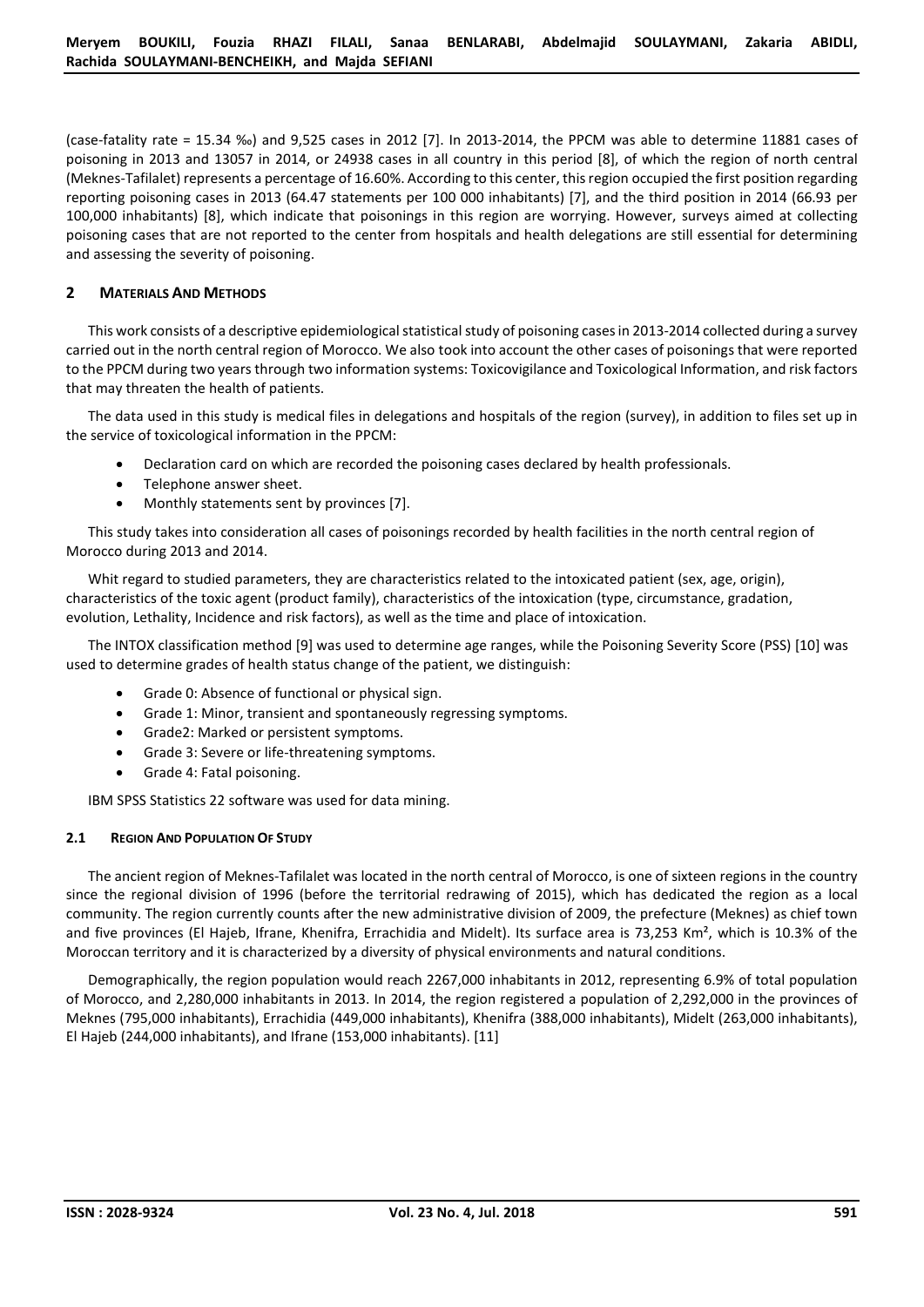

*Fig. 1. Geographic location and data on the population of Meknes-Tafilalet region in Morocco* 

- Population: 2,280,000 inhabitants in 2013, and 2,292,000 inhabitants in 2014.
- Area: 73 253 Km²
- Source: Office of the High Commission for Planning, Regional Directorate of Meknes. Monograph of Meknes-Tafilalet region.

# **3 RESULTS**

The survey detected 2530 poisoning cases from different origins, while 2797 cases were already reported to the PPCM in both years. After elimination of 1185 duplicates, our survey was able to index 1345 new cases to have a final number of 4142 poisoning cases in the study area during 2013-2014.

The average age of the patients was 25.18 ± 16.23 years. The age group most affected by this problem was adults (19-75 years of age with 58.6%), followed by adolescents (15-19 years with 16.6%). According to obtained results, Females were most often affected. The sex ratio (male / female) was 0.68 (p <0.001).Urban population was the most affected with 83.37% of cases against 16.63% in rural areas. Poisonings occurred mainly in spring (27.77%) and in winter (27.35%). Pareto diagram below (Figure 2) represents the most incriminated toxicants according to the cumulative percentage. This diagram presents the most important toxic substances involved in the total number of intoxications. From the results of the diagram, we found that 35.44% of the poisonings were caused by gaseous products, 14.3% caused by pharmaceuticals, and then the foodstuffs that are responsible for 13.4% of poisonings.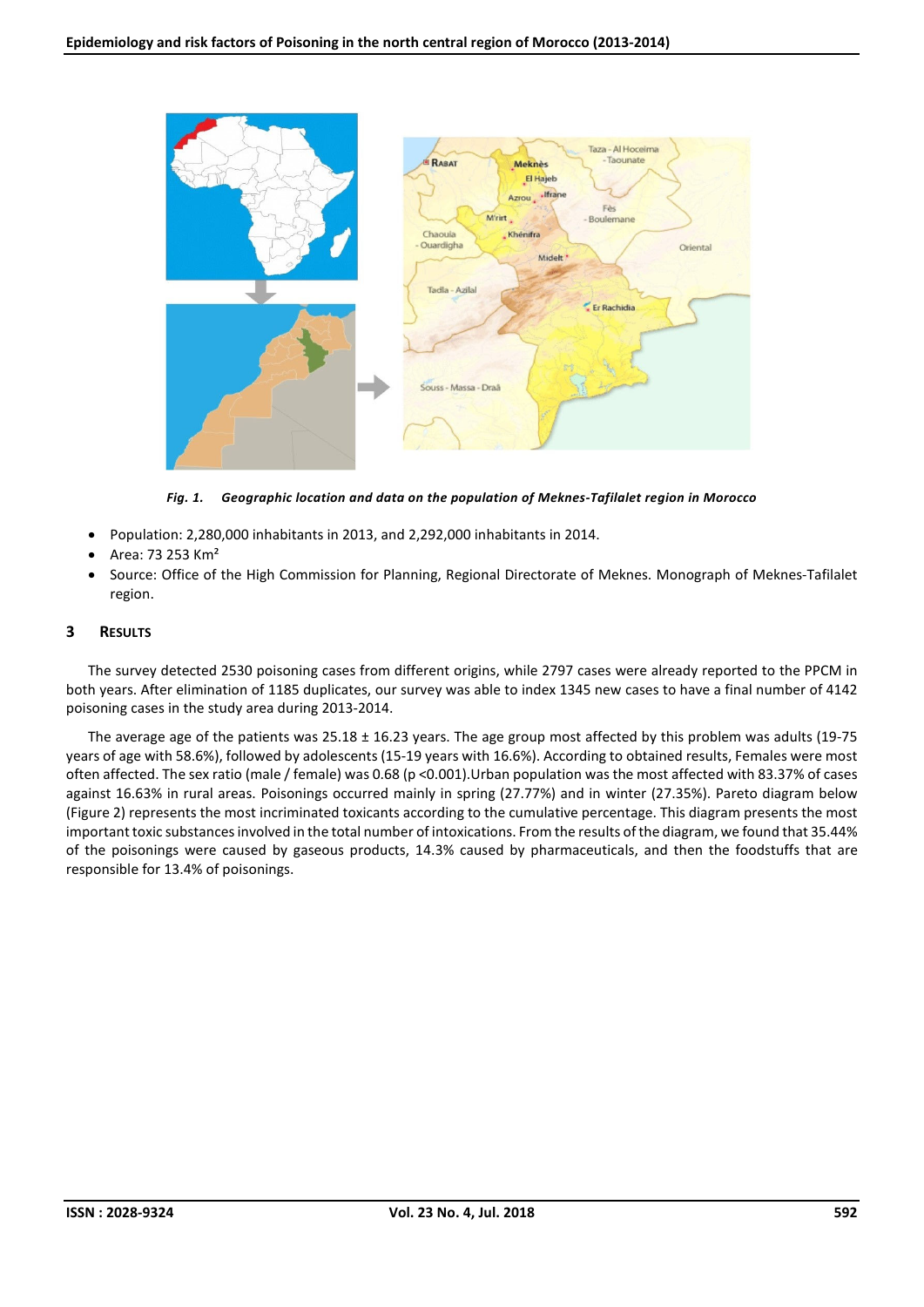

*Fig. 2. Pareto diagram of toxic products in function of cumulative frequency* 

Clinical manifestations were present in 64% of cases (presence of at least one clinical sign), while 36% were asymptomatic. Regarding the severity of poisonings, it was predominantly moderate (grade 2) (73%). Fatal condition (grade 4) was not insignificant (5%) with 23 cases of death corresponding to a fatality rate of 100% (Table 1).

| Variables          | Cases        | Clinical status |                |              | Fatality rate | p-value |
|--------------------|--------------|-----------------|----------------|--------------|---------------|---------|
|                    |              | Recovery        | Death          | Unknown      | $(\%)$        |         |
| Age group          |              |                 |                |              |               | < 0.001 |
| Newborns           | $\mathbf{1}$ | $\mathbf 0$     | 0              | $\mathbf{1}$ | 0             |         |
| Nursling           | 20           | 0               | 15             | 5            | $\pmb{0}$     |         |
| <b>Toddlers</b>    | 382          | $\overline{2}$  | 257            | 123          | 0.52          |         |
| Children           | 572          | 0               | 294            | 278          | 0             |         |
| Teenagers          | 676          | 4               | 355            | 317          | 0,59          |         |
| <b>Adults</b>      | 2385         | 17              | 1264           | 1104         | 0,71          |         |
| Elderly            | 33           | $\pmb{0}$       | 21             | 12           | 0             |         |
| Unknown            | 73           | $\mathbf 0$     | 51             | 22           | $\pmb{0}$     |         |
| Sex                |              |                 |                |              |               | < 0.001 |
| Female             | 2354         | 12              | 1259           | 1083         | 0,51          |         |
| Male               | 1621         | 11              | 908            | 702          | 0,68          |         |
| Unknown            | 167          | $\mathbf 0$     | 90             | 77           | 0             |         |
| Place of residence |              |                 |                |              |               | < 0.001 |
| Urban              | 2946         | 13              | 1658           | 1275         | 0,44          |         |
| Rural              | 588          | 7               | 399            | 182          | 1,19          |         |
| Unknown            | 608          | 3               | 200            | 405          | 0,49          |         |
| Pathway            |              |                 |                |              |               | < 0.001 |
| cutaneous          | 204          | $\overline{2}$  | 187            | 15           | 0,98          |         |
| Inhalation         | 1520         | $10\,$          | 817            | 693          | 0,66          |         |
| Ocular             | 3            | $\mathbf 0$     | $\overline{2}$ | $\mathbf{1}$ | 0             |         |
| Oral               | 1562         | 11              | 1170           | 381          | 0,7           |         |
| percutaneous       | 62           | $\pmb{0}$       | 59             | 3            | $\pmb{0}$     |         |
| rectal             | 4            | 0               | 4              | $\pmb{0}$    | $\pmb{0}$     |         |

| Table 1. Characteristics of the subjects who experienced poisoning |  |  |
|--------------------------------------------------------------------|--|--|
|                                                                    |  |  |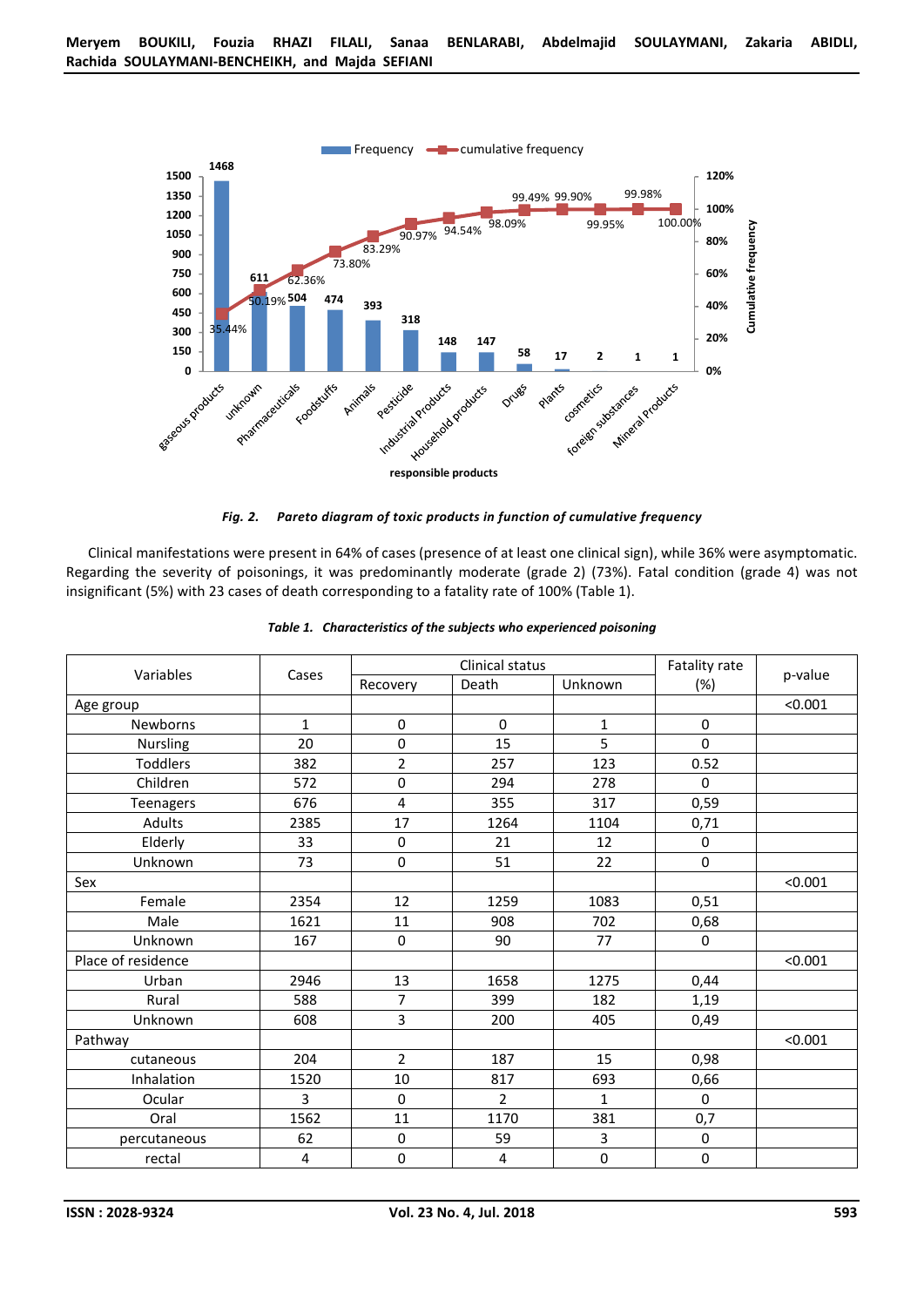| Unknown              | 94   | 0            | 16   | 78             | 0        |         |
|----------------------|------|--------------|------|----------------|----------|---------|
| Type of intoxication |      |              |      |                |          | < 0.001 |
| Collective           | 635  | 0            | 496  | 139            | $\Omega$ |         |
| isolated             | 3507 | 23           | 1761 | 1723           | 0,66     |         |
| Grade                |      |              |      |                |          | < 0.001 |
| Grade 0 (none)       | 241  | 0            | 234  | $\overline{7}$ | 0        |         |
| Grade 1 (minor)      | 196  | 0            | 193  | 3              | 0        |         |
| Grade 2 (moderate)   | 1492 | 0            | 1329 | 163            | 0        |         |
| Grade 3 (severe)     | 78   | 0            | 71   | 7              | 0        |         |
| Grade 4 (fatal)      | 23   | 23           | 0    | 0              | 100      |         |
| Unknown              | 1862 | 0            | 429  | 1682           | 0        |         |
| Provinces            |      |              |      |                |          | < 0.001 |
| Errachidia           | 1662 | 3            | 280  | 201            | 0,61     |         |
| <b>Ifrane</b>        | 1319 | $\mathbf{1}$ | 752  | 566            | 0,07     |         |
| Khenifra             | 535  | 2            | 384  | 149            | 0,37     |         |
| <b>Meknes</b>        | 484  | 17           | 783  | 862            | 1,02     |         |
| Midelt               | 138  | 0            | 55   | 83             | 0        |         |
| EL Hajeb             | 4    | 0            | 3    | 1              | 0        |         |

With regard to the distribution of poisoning cases according to circumstances, accidental circumstances accounted for 87.54% of cases against 12.45% occurred in voluntary circumstances including 471 cases (91.27%) of suicide attempts, 33 (6.39%) addiction, 9 (1.74%) abortion and 3 (0.58%) in criminal conditions.

## *Table 2. Distribution of poisonings circumstances according to responsible products.*

| <b>Toxic Product</b>    | Accidental | Voluntary | Total          |
|-------------------------|------------|-----------|----------------|
| Foodstuffs              | 469        | 5         | 474            |
| Animals                 | 391        | 2         | 393            |
| Foreign substances      | 1          | ŋ         | 1              |
| cosmetics               | 1          | 1         | $\mathfrak{p}$ |
| Drug                    | 27         | 31        | 58             |
| pharmaceuticals         | 290        | 214       | 504            |
| pesticides              | 167        | 151       | 318            |
| plants                  | 12         | 5         | 17             |
| <b>Gas Products</b>     | 1468       | O         | 1468           |
| Industrials             | 124        | 23        | 147            |
| Household products      | 124        | 24        | 148            |
| <b>Mineral Products</b> | 1          | ŋ         | 1              |
| Unknown                 | 551        | 60        | 611            |

The geographical distribution of intoxications and deaths in Meknes-Tafilalet region showed that all cities in this region were affected by this problem. However, the province of Meknes recorded the maximum rate of cases (40.12%), while the province of Ifrane registered the highest incidence rate (2.15 ‰). Meknes city had a significant lethality of 1.06 ‰ (Figure 3).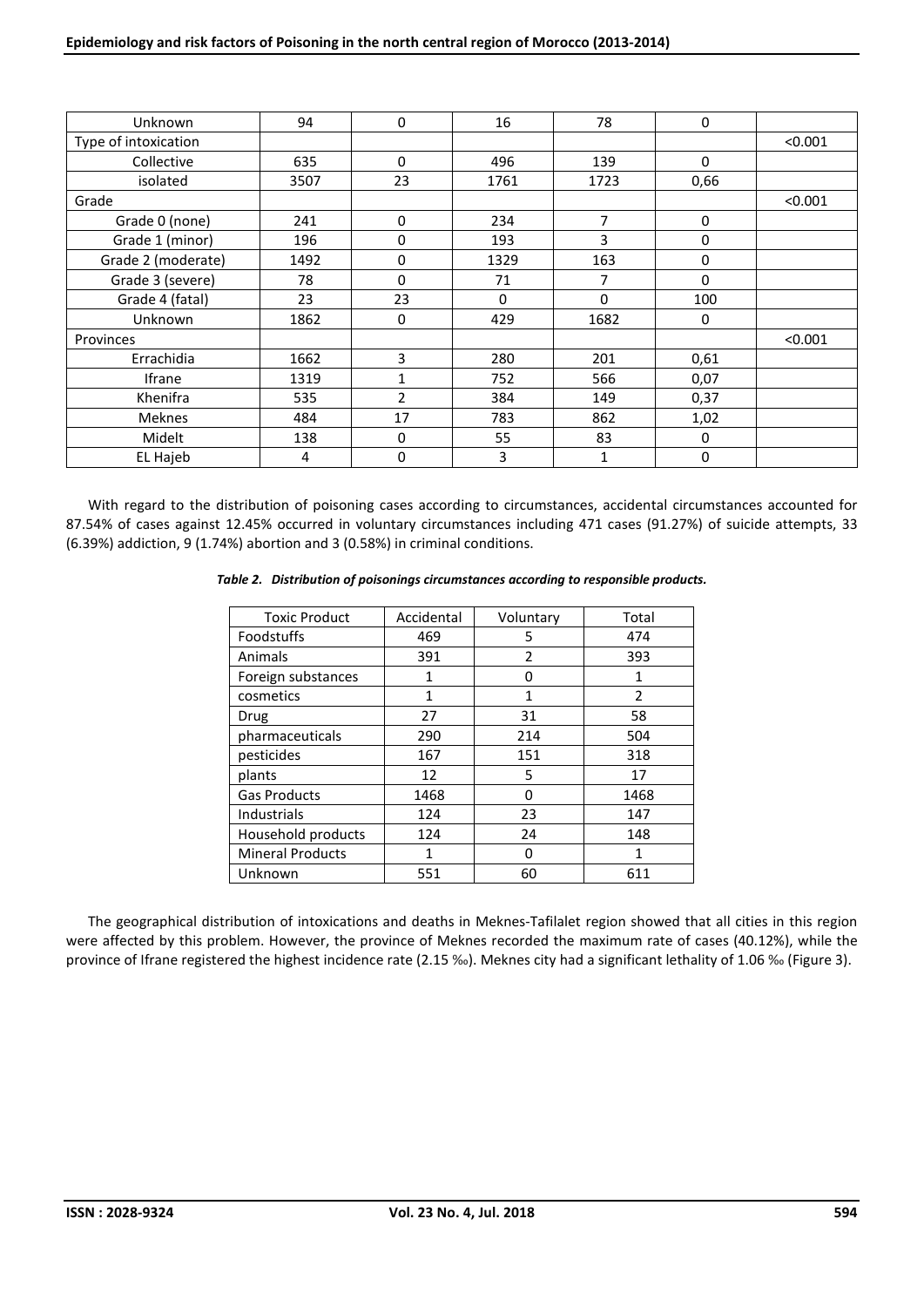

#### *Fig. 3. Distribution of incidence and lethality per thousand inhabitants in the region of Meknes-Tafilalet*

To determine the factors influencing the prognosis of patients, we examined the effect of gender, age, environment, clinical status, and circumstances of intoxication. Sex, origin and clinical status were risk factors with a significant influence on the health status of patients. Rural addicts have a twice fold risk of death from those in urban areas (RR = 2.24, 95% CI: 0.89-5.64), as well as intoxications that occurred under voluntary circumstances in relation to involuntary circumstances (RR = 1.48, 95% CI: 0.5-4.37) (Table 3).

| <b>Variables</b>       |              | <b>Healings</b> | <b>Death</b> | <b>RR (95% CI)</b> | p-value |
|------------------------|--------------|-----------------|--------------|--------------------|---------|
| Sex                    | Male         | 908             | 11           | 1.27(0.56, 2.89)   | 0,33    |
|                        | Female       | 1259            | 12           | 1.00 (reference)   |         |
| Origin                 | Rural        | 399             | 7            | 2.24 (0.89, 5.65)  | 3.07    |
|                        | Urban        | 1658            | 13           | 1.00 (reference)   |         |
| <b>Clinical status</b> | Symptomatic  | 1667            | 14           | 0.53(0.23, 1.23)   | 2.23    |
|                        | Asymptomatic | 563             | 9            | 1.00 (reference)   |         |
| <b>Circumstances</b>   | Voluntary    | 516             | 4            | 1.48 (0.5, 4.37)   | 0.51    |
|                        | Accidental   | 3626            | 19           | 1.00 (reference)   |         |

*Table 3. Effects of the studied characteristics on the outcomes of the patients* 

## **4 DISCUSSIONS**

In 2013-2014, the region of Meknes-Tafilalet registered 4142 poisoning cases of which 23 people died. The most incriminated toxins were gaseous products (41.6%), drugs (14.3%) and food products (13.4%).

According to the analyzed data: The average age of patients was  $25.18 \pm 16.23$  years, of which adults were the most affected (58.6%), followed by adolescents (16.6%), 1011 at least been hospitalized. Women were the most affected with a percentage of 59.2%. In 64% of cases, patients had clinical symptoms of which 73% were Grade 2 (Moderate). 87.50% of poisonings were accidental, while 12.50% were in voluntary circumstances, with 473 suicidal attempts of which 92.81% were adolescents and adults. Meknes city had the highest fatality rate (1.02%), while the highest incidence was recorded in the city of Ifrane (2.15 ‰).

During the two years, 1468 poisonings caused by gaseous products were detected, with a remarkable evolution of the number of cases: 415 cases in 2013 against 536 in 2014. According to the PPCM, 5235 intoxication by the same toxic was recorded in Morocco in 2013-2014 with 2682 cases in 2014 (20.1% of all intoxications), of which carbon monoxide (CO) represent a percentage of 97.65% [8]. The center stated that the notification rate of poisonings caused by gaseous products has changed in 2014; this rate has evolved by 5% compared to 2013, and the region of Meknes-Tafilalet was the most represented in 2014 (19.6%) [8]. During the years 1991-2007, this region was the first in the declaration of poisonings by carbon monoxide (CO) (16.1%), as well as the center registered 79 cases of death due to poisoning by gaseous products in Morocco [12]. During the study period, only Meknes city recorded 542 cases of intoxication, followed by the province of Ifrane with 504 cases, and then the province of Khenifra with 298 cases. Among 722 poisonings registered in the city of Ifrane which is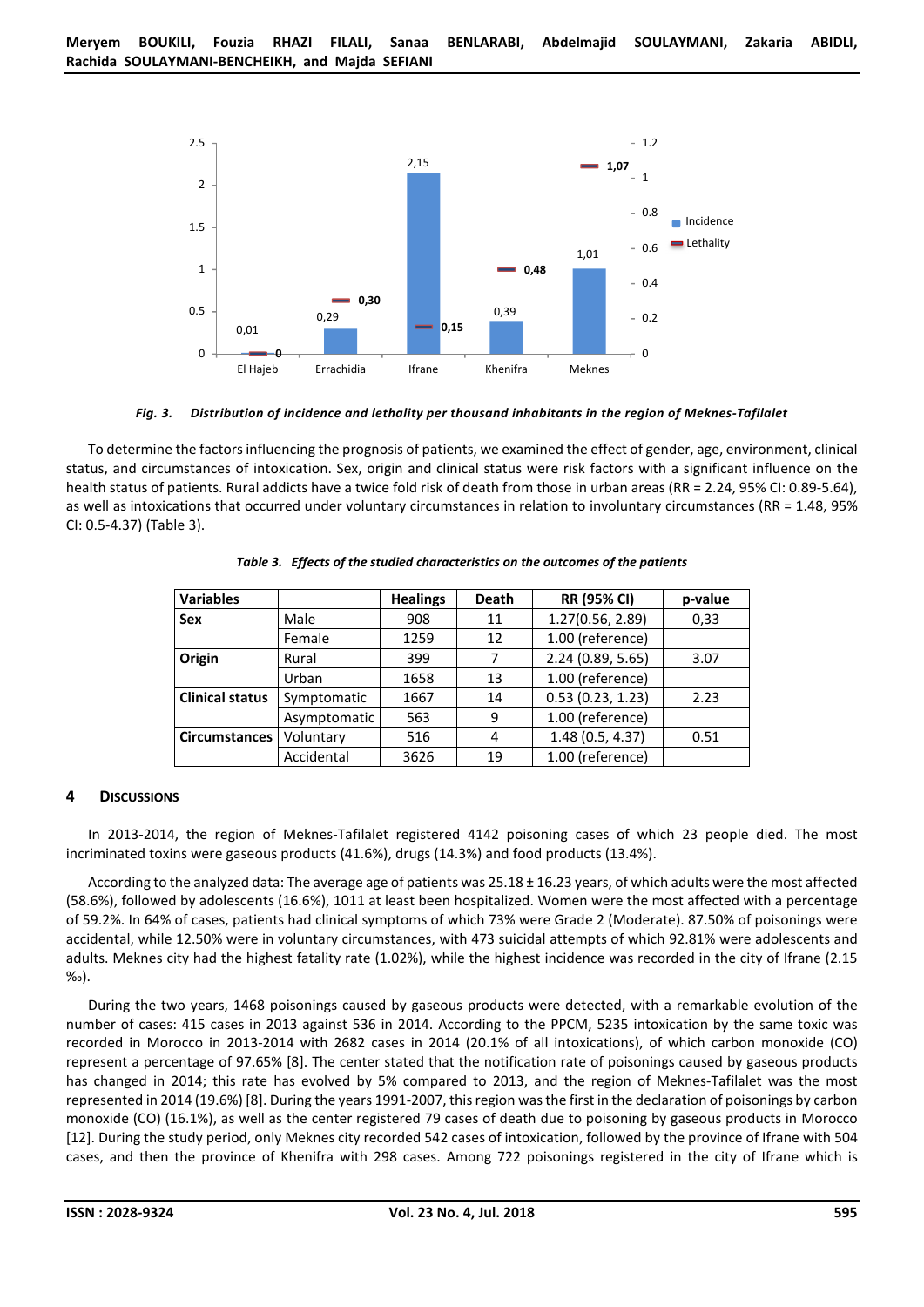considered the coldest city in the region [13], 379 intoxications were caused by gaseous products (52.49%). In all region, 74.13% of these poisonings occurred in winter and autumn, compared to 25.86% in spring and summer, showing that most poisonings are related to heating means, especially gas heaters, braziers (kanoun) and gas water heaters, which represents a real risk especially in non-ventilated rooms [14,15].

In France, carbon monoxide is the leading cause of death by intoxication (4000 to 6000 poisoning per year), in 2010 the National Institute for Prevention and Health Education in France (Inpes) reported 1,509 episodes of carbon monoxide poisoning involving 5,195 people [16,17], which means that it is a problem that threatens public health globally.

Whit regard to pharmaceutical poisonings, they represent 14.3% of all cases, or 504 intoxications recorded in the region in 2013-2014. According to the PPCM, pharmaceuticals represent the most incriminated toxin out of scorpion stings during the same period of our study in all Morocco with 6376 cases (25.56%) [8]. Comparing with data of the previous years, the center reported 6605 pharmaceutical intoxications throughout the kingdom during the years 2004 and 2008, including 427 cases in Meknes-Tafilalet (3.9 per 100,000 population), as well as 19204 cases from 1980 to 2008 [18]. Pharmaceuticals remain largely responsible for domestic poisoning and one of the most common causes of emergency hospitalizations in several countries around the world [19] [20]. In France, for example, the annual incidence of this type of intoxications is 151,000 cases per year with 2,000 deaths [20]. In Quebec, 49.6% of calls to the Quebec Poison Center (CAPQ), from 2008 to 2012, involved potential poisoning by pharmaceuticals [21].

As in Mali, a retrospective study of all types of intoxications in the city of Bamako shows that pharmaceuticals were the most incriminated toxin recorded during the years 2000 to 2010 [22].

Despite the low rate of pharmaceuticals consumption by the Moroccan population compared to other countries [18], the reporting of medication poisonings is growing remarkably each year. During the study period, 42.37% cases of pharmaceutical poisonings were in voluntary conditions including 98.13% suicidal case, which means that the use of the pharmaceuticals in suicide is common because they are easy to obtain and to consume [23].

In third place, we distinguish food poisonings by 474 cases (13.4%), with a remarkable decrease in the number of cases between the two years: 265 cases in 2013 against 167 in 2014, that is the same thing concerning all food poisonings throughout Morocco according to the PPCM which received 4842 declaration of poisoning: 2670 cases in 2013 against 2172 in 2014 [8]. The center stated that Foodstuffs are the leading cause of poisoning during the period of 1999 and 2008 (22%) [24], which can be explained by the improvement of food hygienic conditions, and the awareness of population in this context.

Comparing with previous years, gaseous products, pharmaceuticals and foodstuffs, still occupy the first three positions as the most incriminated toxics.

According to the PPCM, Since the announcement of national system of Toxicovigilance (NSTV) in 1980 in Morocco, poisonings declarations have known a growing increase according to the years [7], indeed, since 2009, the CAPM realized several activities that have contributed to increased reporting, from 6,000 cases (annual average) reported before 2009 to more than 15,000 cases in 2015 [25]. Despite this progress, these figures remain below what is really happening in comparison with other countries. In Quebec, for example, the Anti-poison center received 317098 calls for poisoning during the period from 2008 to 2014, or an average of 45,300 calls per year [21]. In France, 197,042 cases of poisoning were recorded by the French poison control center in 2006 [26].

# **5 CONCLUSION**

Despite the efforts and activities of the PPCM that have contributed to increase the report of poisonings in Morocco, the number of new cases collected during the survey is interesting: 1345 cases of poisoning undeclared to the center, what means that health professionals in delegations and hospitals in Morocco must be more responsible for declaring poisonings to the PPCM, as well as the population must be sensitized to report intoxications by phone calls to the center, in order to give real figures and to participate in the fight against their effects on health.

# **ACKNOWLEDGMENT**

The authors would like to gratefully acknowledge the Moroccan Anti-Poison and Pharmacovigilance Center, and the participants are also acknowledged for their contribution to this study.